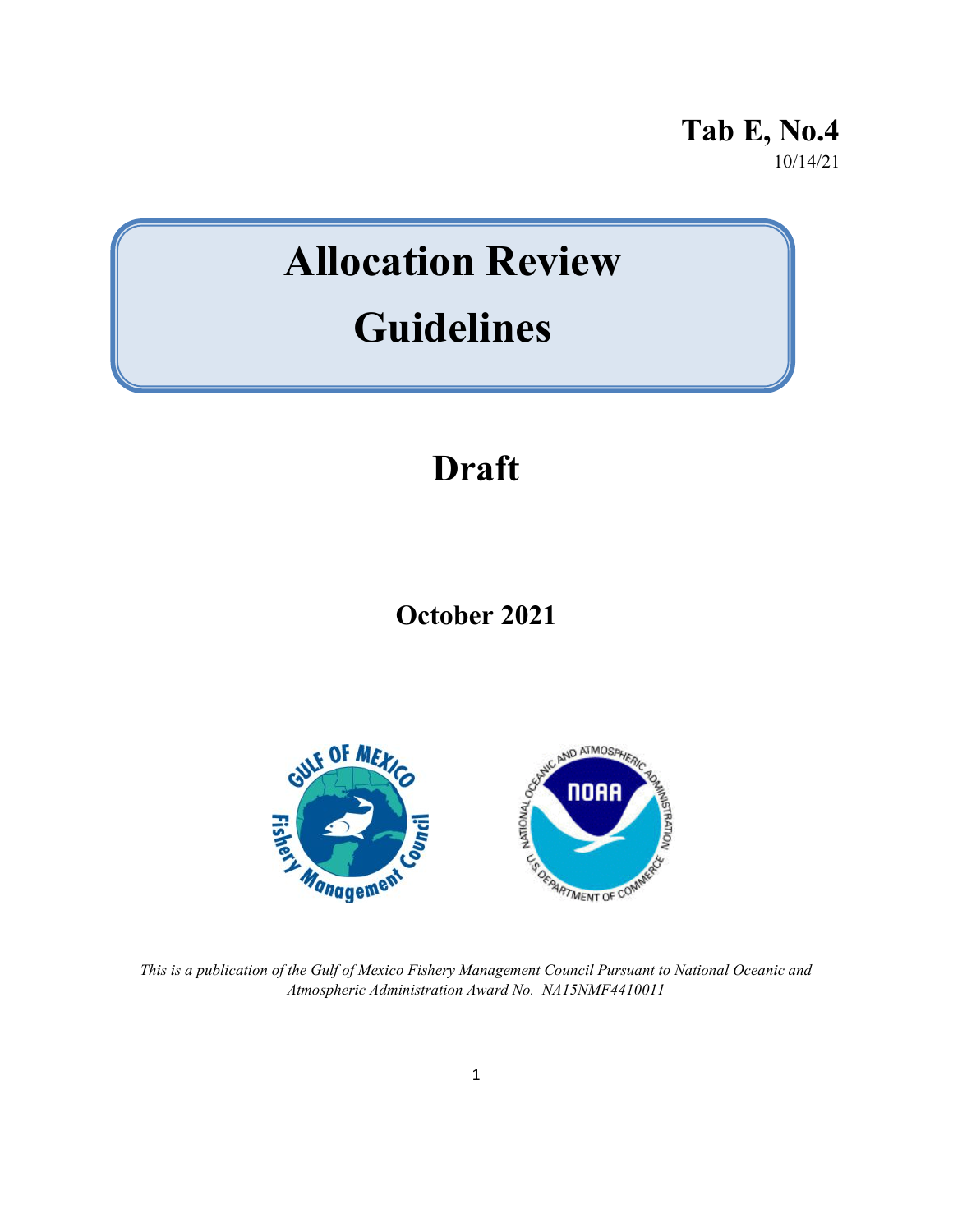# **Table of Contents**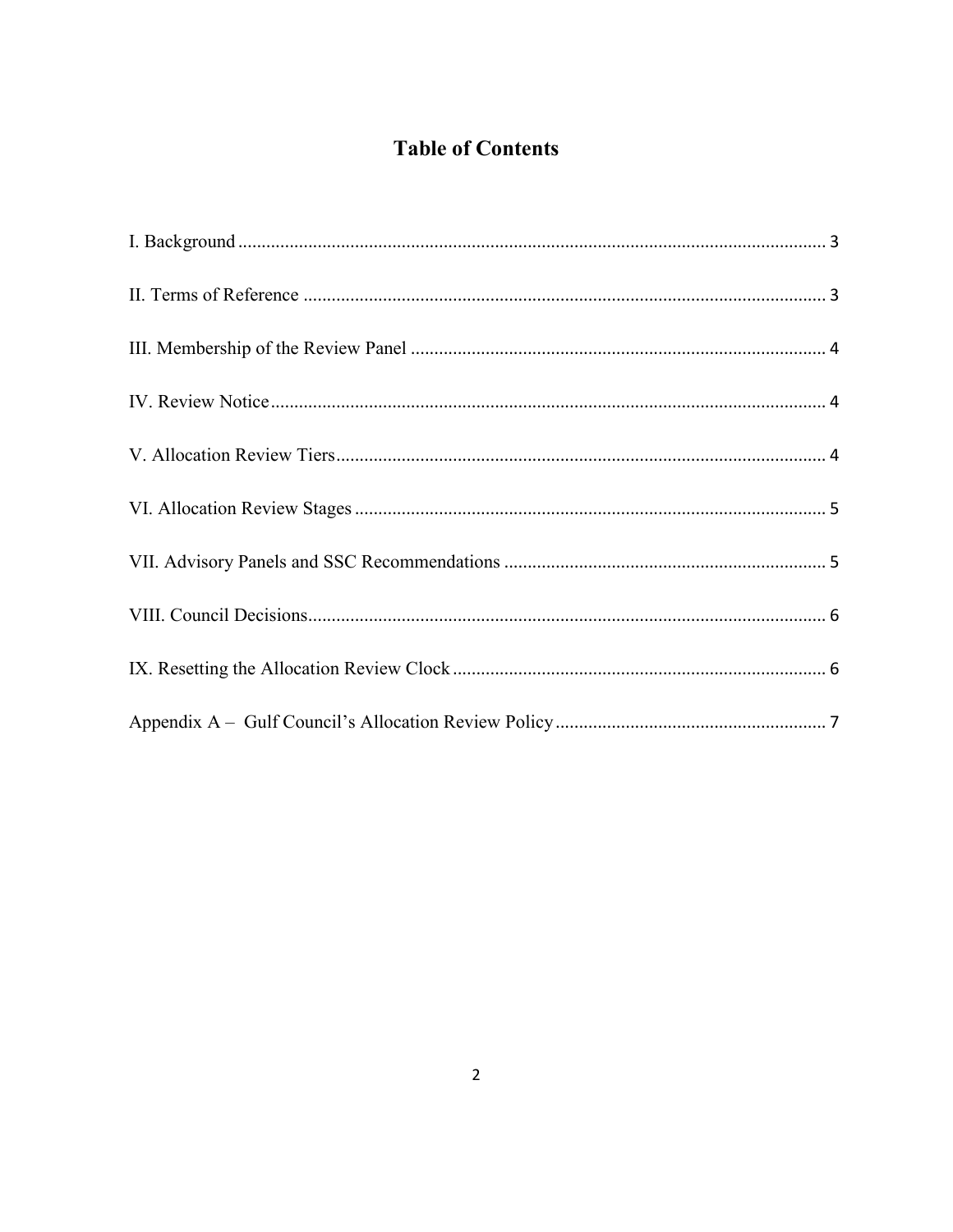# <span id="page-2-0"></span>**I. Background**

In conjunction with the Council Coordination Committee (CCC), the National Marine Fisheries Services (NMFS) developed a Fisheries Allocation Review Policy (NMFS Policy Directive 01-  $119$  $119$ <sup>1</sup> and an associated procedural directive addressing criteria for initiating allocation reviews (NMFS Procedural Directive  $(01-119-01)^2$  $(01-119-01)^2$ . In a subsequent policy directive, NMFS recommended practices and factors to consider when reviewing and making allocation decisions (NMFS Procedural Directive  $01-119-02$ )<sup>[3](#page-2-4)</sup>. These allocation review policies and procedural directives required regional fisheries management develop allocation review triggers that would be considered to initiate allocation reviews. The Gulf Council's selected review triggers are included in its allocation review policy (Appendix A).

In NMFS Allocation Review Policy, a fishery allocation (or "allocation" or "assignment" of fishing privileges) is defined by NMFS as a "direct and deliberate distribution of the opportunity to participate in a fishery among identifiable, discrete user groups or individuals." 50 CFR 600.10. The Allocation Review Policy makes a clear distinction between an allocation review and an evaluation of fisheries allocation options for an FMP amendment. A fisheries allocation review is the evaluation that leads to the decision of whether or not the development and evaluation of allocation options is warranted, but is not, in and of itself, an implicit trigger to consider alternative allocations. An evaluation of fisheries allocation options for an FMP amendment is the full analysis and evaluation of allocation options that is initiated if the allocation review determines a reallocation may be warranted. The goal will be an FMP amendment (or framework adjustment if applicable) that either updates the allocation or retains the status quo.

Allocation review guidelines in this document detail the process that the Gulf Council would follow to conduct its allocation reviews mandated by NMFS Allocation Review Policy. In some instances, e.g., following a stock assessment, the Council may elect to skip a formal allocation review and directly proceed with the development of an FMP amendment. In these cases, these guidelines would not apply.

# <span id="page-2-1"></span>**II. Terms of Reference**

Prior to each allocation review, the Council will formally adopt terms of reference (TORs) for the review. TORs will either be developed by the SEFSC or by Council staff in conjunction with the SEFSC and SERO. The SSC will review draft TORs and provide recommendations to the Council. Draft TORs have to be reviewed and possibly amended by the Council prior to approval. A Council motion would be required to formally approve the TORs.

<span id="page-2-2"></span><sup>&</sup>lt;sup>1</sup> [NMFS Policy Directive 01-119](http://gulfcouncil.org/wp-content/uploads/NMFS-Fisheries-Allocation-Review-Policy-01-119.pdf)

<span id="page-2-3"></span><sup>2</sup> [NMFS Procedural Directive 01-119-01](http://gulfcouncil.org/wp-content/uploads/Allocation-Trigger-01-119-01.pdf)

<span id="page-2-4"></span><sup>3</sup> <https://media.fisheries.noaa.gov/dam-migration/01-119-02.pdf>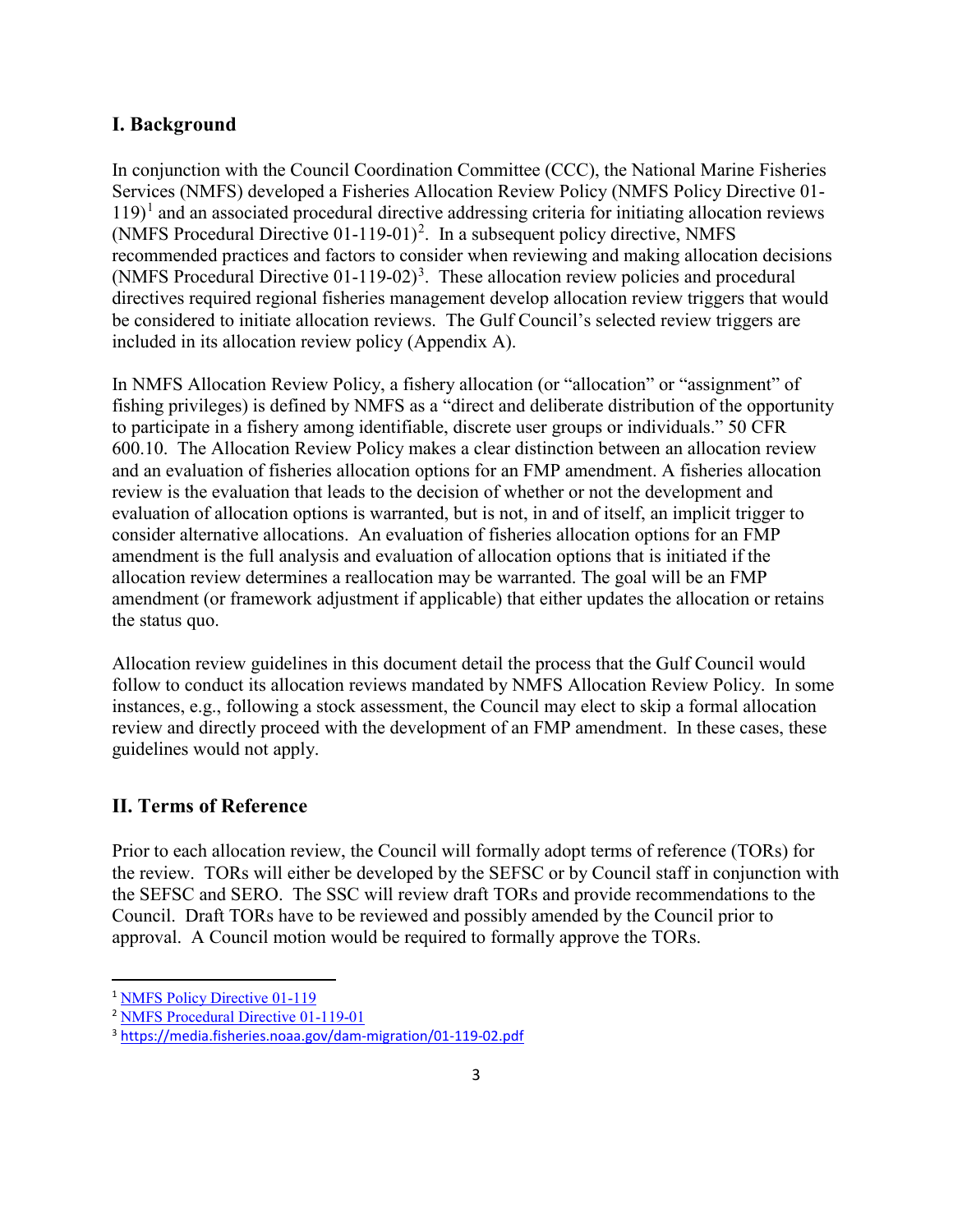# <span id="page-3-0"></span>**III. Membership of the Review Panel**

Prior to each allocation review, the Council will appoint an allocation review panel or specify the method by which the panel will be appointed. During the selection of a review panel, the Council will pay special attention to potential conflicts of interest by avoiding the appointment of individuals with affiliation to a particular sector. For example, individuals who belong to (or represent) a particular sector should not be appointed to serve on allocation review panels. To determine the composition of the review panel the Council could:

- Allow the Council staff, SERO and the SEFSC to select members of an Interdisciplinary Planning Team (IPT) to conduct the review. The IPT typically includes SERO, SEFSC and, Council staff. Members would be selected by the Council Office, SERO, and the SEFSC following the usual IPT selection process.
- Select SSC members (with NMFS and Council staff support).
- Appoint independent experts.

If deemed necessary, the Council may select members of the review panel by relying on a combination between the alternative approaches listed. The Council will determine the size of the review panel based on the specificities of the species or species group allocation to be reviewed.

# <span id="page-3-1"></span>**IV. Review Notice**

A *Federal Register* notice (FRN) must be published prior to the initiation of each allocation review. At a minimum, the FRN notice will indicate the species and allocation(s) to be reviewed, list the membership of the review panel, and provide the starting date of the review and anticipated locations and dates of the review panel meetings as applicable. However, allocation reviews that would be entirely conducted by an IPT are exempt from meeting notice requirements.

# <span id="page-3-2"></span>**V. Allocation Review Tiers**

Allocation reviews will typically be conducted based on information and data series that are routinely available. Examples of information and data series to be used include:

- FMP goals and objectives;
- Acceptable biological catch (ABC), annual catch limits (ACL) and annual catch targets (ACT) or quotas;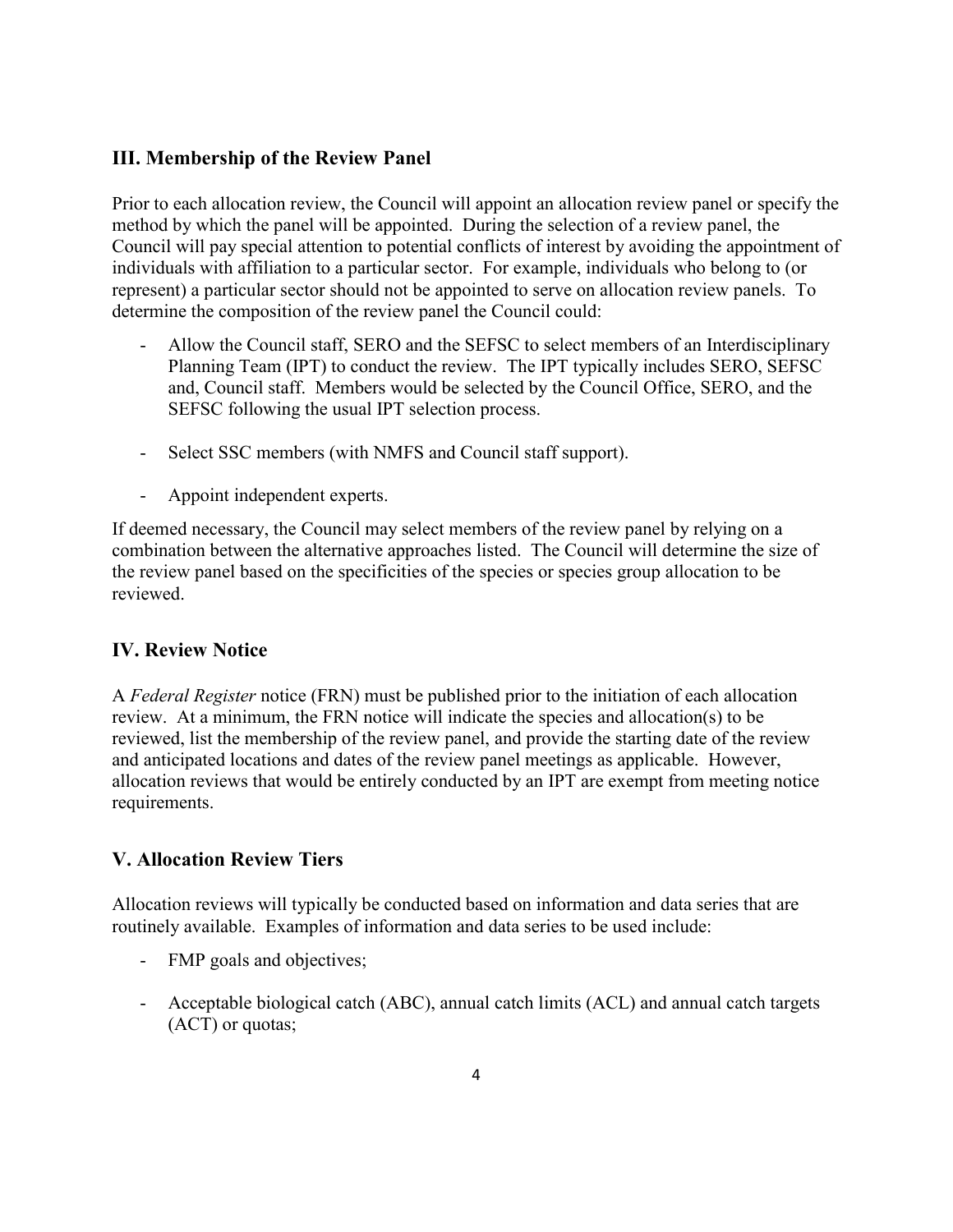- prevailing and changes to the regulatory structure for the species or species groups under consideration, including season lengths, bag limits, size limits, and accountability measures as applicable. Management measures will be provided for each sector or user group;
- Historical landings by sector or user group;
- Quota utilization rates by sector or user group; and,
- Discards and discard mortality rates by sector or user group.

Although routine allocation reviews would be performed for any species or species group allocation, the Council may decide to request a more complex review based on its interest and on the specificities of the allocation to be reviewed. At its discretion, the Council may elect to supplement the information and data listed for routine reviews with relevant ecological, biological, and socio-economic factors consistent with the NMFS Allocation Review Policy. The inclusion of supplemental factors, as requested by the Council would be subject to data availability.

# <span id="page-4-0"></span>**VI. Allocation Review Stages**

Allocation reviews will include a minimum of three steps:

- Stage One will be the data review phase. During this phase, potential data sources are identified and available data are gathered. Data collected should be consistent with the evaluations/requirements detailed in the TORs.
- Stage Two will include the core of the allocation review. During this phase, data collected are interpreted, trends are identified and discussed. The evaluation of trends performed should be consistent with the requirements detailed in the TORs.
- Stage Three will focus on producing the allocation review report. A preliminary report is drafted during this phase. The draft report will include the deliverables specified in the TORs. The report should include: a section discussing historical allocations and how they were established; a discussion of the types of data collected and sources, data trends, and data gaps. The draft report should also discuss research that could improve future allocation reviews and present recommendations provided by the review panel. In addition, all datasets used during the review must be attached to the report.

# <span id="page-4-1"></span>**VII. Advisory Panels and SSC Recommendations**

A draft allocation review prepared by the review panel must be discussed by the Standing and Socioeconomic SSCs and relevant advisory panel(s) (APs) to garner their recommendations. The draft report, along with recommendations provided by the SSCs and APs will be presented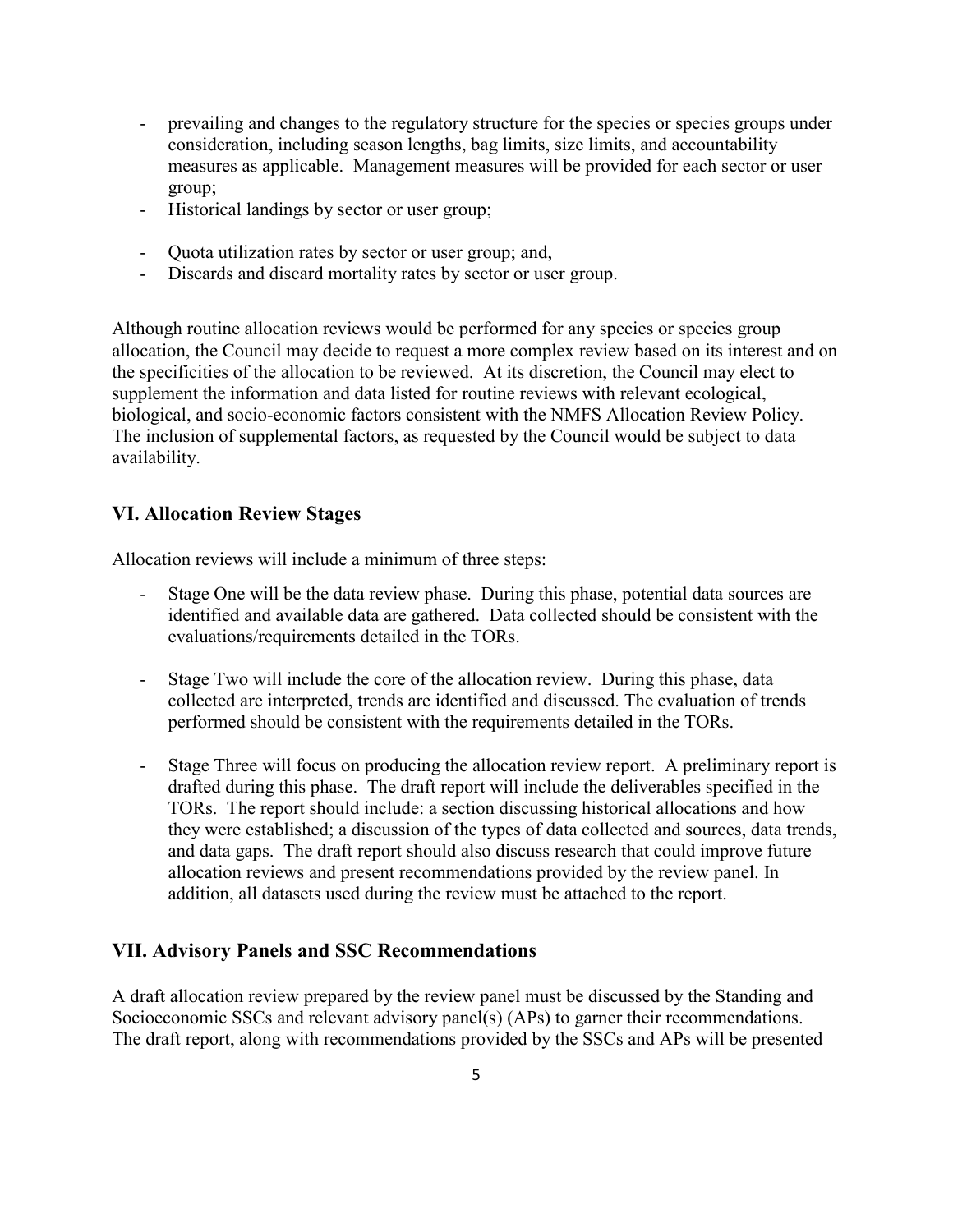to the Council. Stakeholder engagement throughout the allocation review process is a key component of reviews. In addition to the formal presentation of the draft allocation review report to the relevant APs, stakeholders will have several opportunities to provide input and discuss the different phases of an allocation review by either attending review proceedings or by providing public comments. Electronic comments pertaining to an ongoing allocation review can be submitted to the Council's website at any time. Furthermore, stakeholders may provide comments during public testimony sessions scheduled during each Council meeting.

#### <span id="page-5-0"></span>**VIII. Council Decisions**

Upon completion, designated members of the allocation review will present the draft report to the Council. Council staff will present recommendations provided by the SSCs and relevant APs. Council staff will also provide a summary of public comments received. The Council may ask the allocation review panel to amend the report and provide additional information as needed. Following the submission of a final allocation review report including revisions suggested by the Council, the Council will formally approve the report and make recommendations to either direct staff to initiate an amendment to the relevant FMP to consider alternative reallocations or elect to conclude the review without considering revisions to the existing allocation.

#### <span id="page-5-1"></span>**IX. Resetting the Allocation Review Clock**

Following the completion of an allocation review, the Council may maintain the existing allocation until its future review or elect to initiate an allocation FMP amendment. If the Council determines that an amendment to the relevant FMP to consider alternative reallocation scenarios is not warranted, then the clock resets immediately and the next allocation review will be scheduled based on the time interval set by the corresponding time-based trigger. If the Council determines that a reallocation amendment to the relevant FMP is warranted, then the clock resets on the effective date of the final rule that implements the allocation FMP amendment.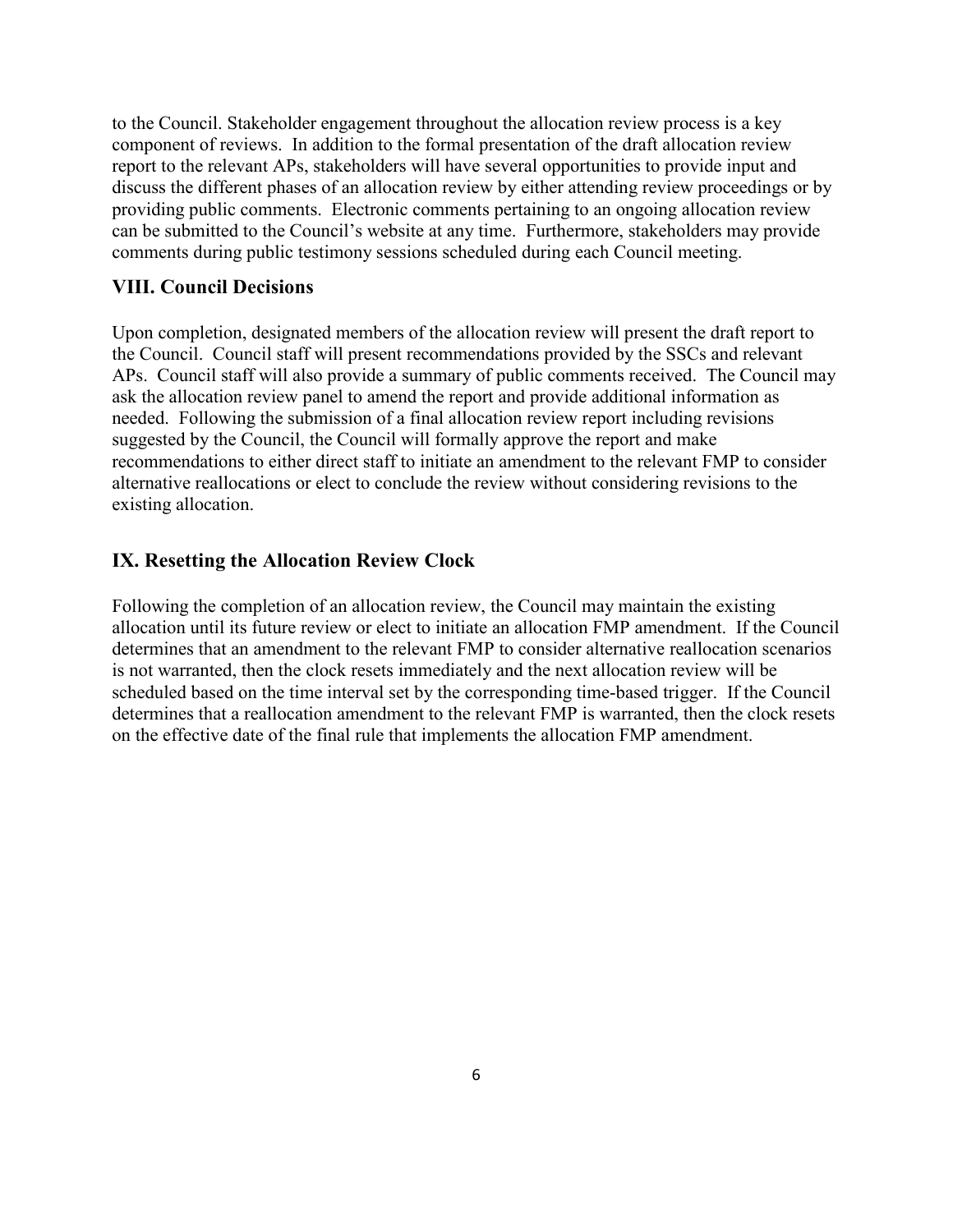# <span id="page-6-0"></span>**Appendix A – Gulf Council's Allocation Review Policy**

The Fisheries Allocation Review Policy (NMFS Policy Directive 01-119) and the associated Procedural Directive on allocation review triggers (NMFS Procedural Directive 01-119-01) present three types of triggers (indicator-based, public interest-based, and time-based criteria) and request that Regional Fishery Management Councils establish review triggers.

The Gulf Council initially reviewed a discussion paper introducing the allocation review policy and procedural directive during its August 2018 meeting. Follow-up discussions during the October 2018 meeting included an evaluation of the types of triggers considered in the policy and procedural directives and a preliminary identification of Gulf allocations that would be subject to the policy. Additional discussions, including the formal selection of triggers for relevant Gulf of Mexico allocations and the adoption of the policy on allocation reviews detailed below were held in January 2019 and finalized during the April 2019 Council meeting. The Gulf Council adopted the following policy on allocation reviews:

The Council selects time-based criteria as primary allocation review triggers bolstered by general monitoring of indicators for reallocation justification through the Council's general deliberative process including public input channels as a secondary trigger. Consistent with the adaptive management process suggested in the Allocation Review Policy (referenced above), the incorporation of the Council's public input process as secondary public interest-based review triggers will include the consideration of relevant social, economic, and ecological indicators as an intermediate step before determining whether an allocation review is triggered. For example, economic tools that might contribute to the development of indicator-based review triggers could include cost-benefit analysis, economic impact analysis, economic efficiency, and others. Social indicators could include a range of social metrics such as community resilience, vulnerability and well-being. Examples of ecological criteria include changes in fishery status resulting from a stock assessment, undocumented sources of mortality, increases in discards, or changes in species distribution and food web dynamics. Allocations included are:

- red snapper allocations within the recreational sector, i.e., between the federal for-hire and private angling components (with a 4-year timeframe);
- red snapper allocations between the five Gulf states (with a 5-year timeframe);
- gray triggerfish and greater amberjack allocations between the commercial and recreational sectors (with a 6-year timeframe);
- Gulf of Mexico group king mackerel allocations between the recreational and commercial sectors, zones, and gear types (with a 6-year timeframe);
- recreational and commercial allocations of red snapper, gag, red grouper, shallow water grouper IFQ aggregate, deep water grouper IFQ aggregate, and tilefish IFQ aggregate (with a 7-year timeframe);
- black grouper, mutton snapper, yellowtail snapper allocations between the Gulf and South Atlantic Councils (with a 7-year timeframe).